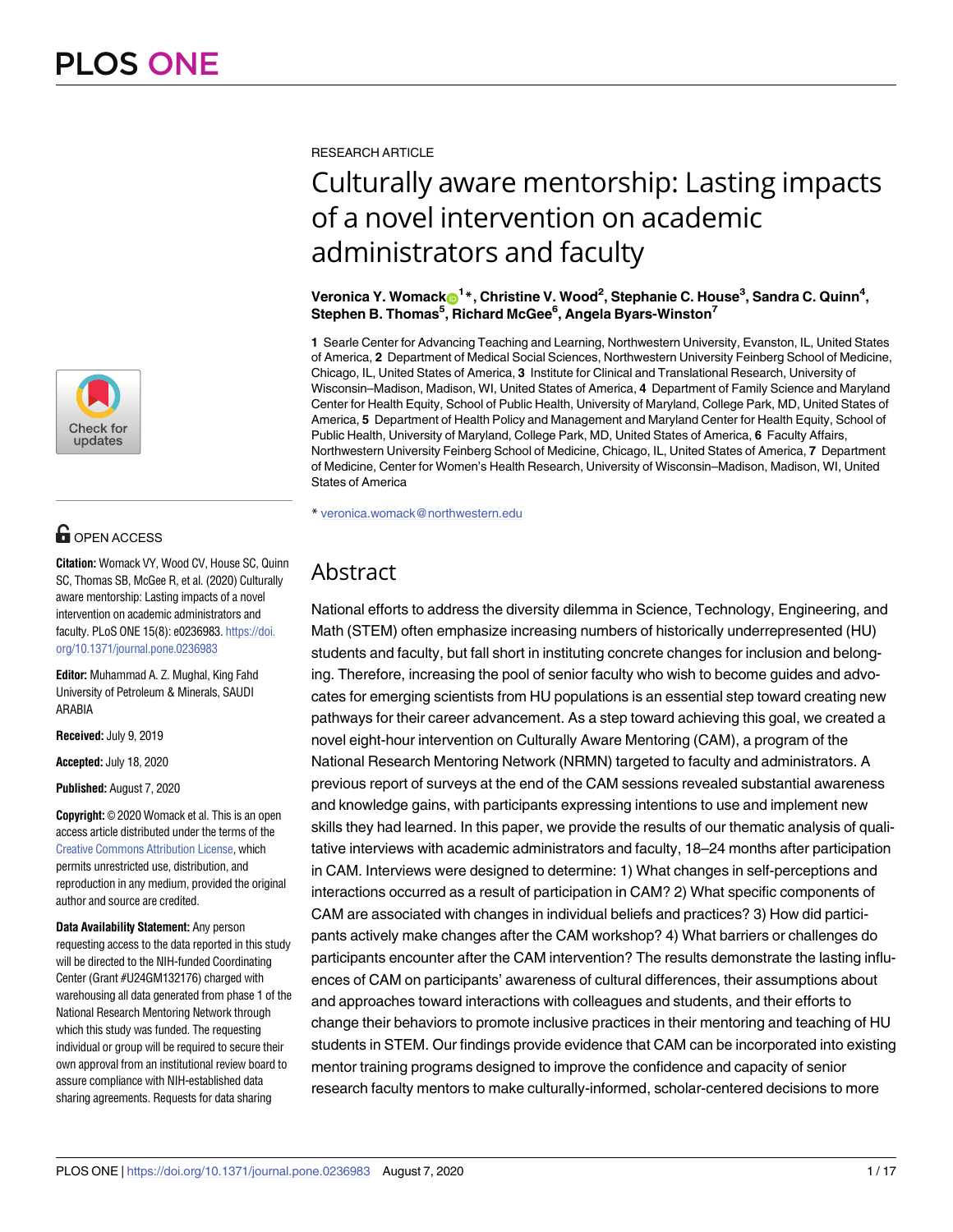<span id="page-1-0"></span>may be directed to the NIH Coordination Center at [coordinationcenter@nrmnet.net](mailto:coordinationcenter@nrmnet.net).

**Funding:** Work reported in this publication was supported by the National Institutes of Health Common Fund and the Office of Scientific Workforce Diversity under award U54 GM119023 (NRMN), administered by the National Institute of General Medical Sciences. Additional support was received from the Department of Medicine, University of Wisconsin – Madison. S.T. and S.C.Q. are supported in part by Center of Excellence on Race, Ethnicity and Health Disparities Research under NIH-NIMHD award (S.T.: 5P20MD006737 and; S.C.Q.: MPI). The funders had no role in study design, data collection and analysis, decision to publish, or preparation of the manuscript.

**Competing interests:** The authors have declared that no competing interests exist.

deliberately recognize and respond to cultural differences within their mentoring and collegial relationships.

## **Introduction**

The diversity dilemma within the biomedical sciences is well documented, and national initiatives to address the situation are well underway [[1\]](#page-15-0). National leaders have prioritized increasing and improving the training and access of individuals from historically underrepresented (HU) groups in NIH-supported research areas, particularly American Indians/Alaska Natives, Black/African Americans, Hispanics/Latinos, and Hawaiians/Pacific Islanders [\[2\]](#page-15-0). However, success in recruitment of HU scholars exposes the importance of inclusion; in other words, belonging matters [[3](#page-15-0)]. When the numbers of HU scientists increase within an institution, creating an inclusive scientific community in which all scientists feel welcomed and valued is essential. Writing in *Science Magazine* in 2017, Puritty et al. stated that without inclusion, diversity initiatives may not be enough [[4](#page-15-0)]. Focusing on head counts may be an important metric but also insufficient to solve the diversity dilemma.

Despite wide-ranging efforts to attract and retain more individuals from HU racial/ethnic groups, sustained efforts to prepare existing faculty who mentor emerging scientists continues to be inadequate to meet growing demand. Existing faculty and administrators need a roadmap to navigate the social and cultural dynamics that come with a more demographically diverse student body. Whereas diversity-focused efforts may increase the numbers of diverse individuals pursuing biomedical sciences careers, a focus on inclusion necessitates addressing the lived experiences, treatment, and sense of belonging of HU individuals in specific scientific training environments. Increasing numbers of diverse trainees is not enough to counter the effects of the prevailing culture characterized by bias and prejudice related to race, ethnicity, gender, and other identities. One factor needed to solve the diversity dilemma in the biomedical sciences is a process for developing mentors who can effectively engage with and develop the talent of all individuals, particularly those from racial/ethnic groups historically underrepresented in these fields.

The purpose of this paper is to describe how participation in the implementation of a Culturally Aware Mentoring (CAM) intervention influenced the attitudes, beliefs, and behaviors of research mentors, staff, and administrators. Our previous report described the design of CAM and immediate reactions to it by participants [\[5](#page-15-0)]. In this paper, we used qualitative methods to investigate the lasting effects of CAM training on participants in terms of outcomes and perceived changes in mentoring and other academic relationships 18–24 months after the intervention. We report the results of a thematic analysis from interview data we collected from a convenience sample of participants ( $N = 24$ ).

The day-long CAM intervention is comprised of three sections. In the first section, we focus on intrapersonal awareness and conduct exercises that encourage participants to reflect on their racial and ethnic identities. Multicultural  $[6, 7]$  $[6, 7]$  $[6, 7]$  $[6, 7]$  and feminist theories  $[8, 9]$  $[8, 9]$  $[8, 9]$  $[8, 9]$  posit that awareness of how one's social identity shapes worldviews and experiences can help individuals better understand their own perspectives and learn to interact with people from similar and different backgrounds. More pointedly, Kumagai and Lypson [[10](#page-16-0)] argue that true fluency, not just competency, in multiculturalism requires critical self-reflection of one's assumptions, biases, and values. Additionally, the authors add that critical self-reflection, along with cultural discourse "anchors a reflective self with others in social and societal interactions" (p. 783).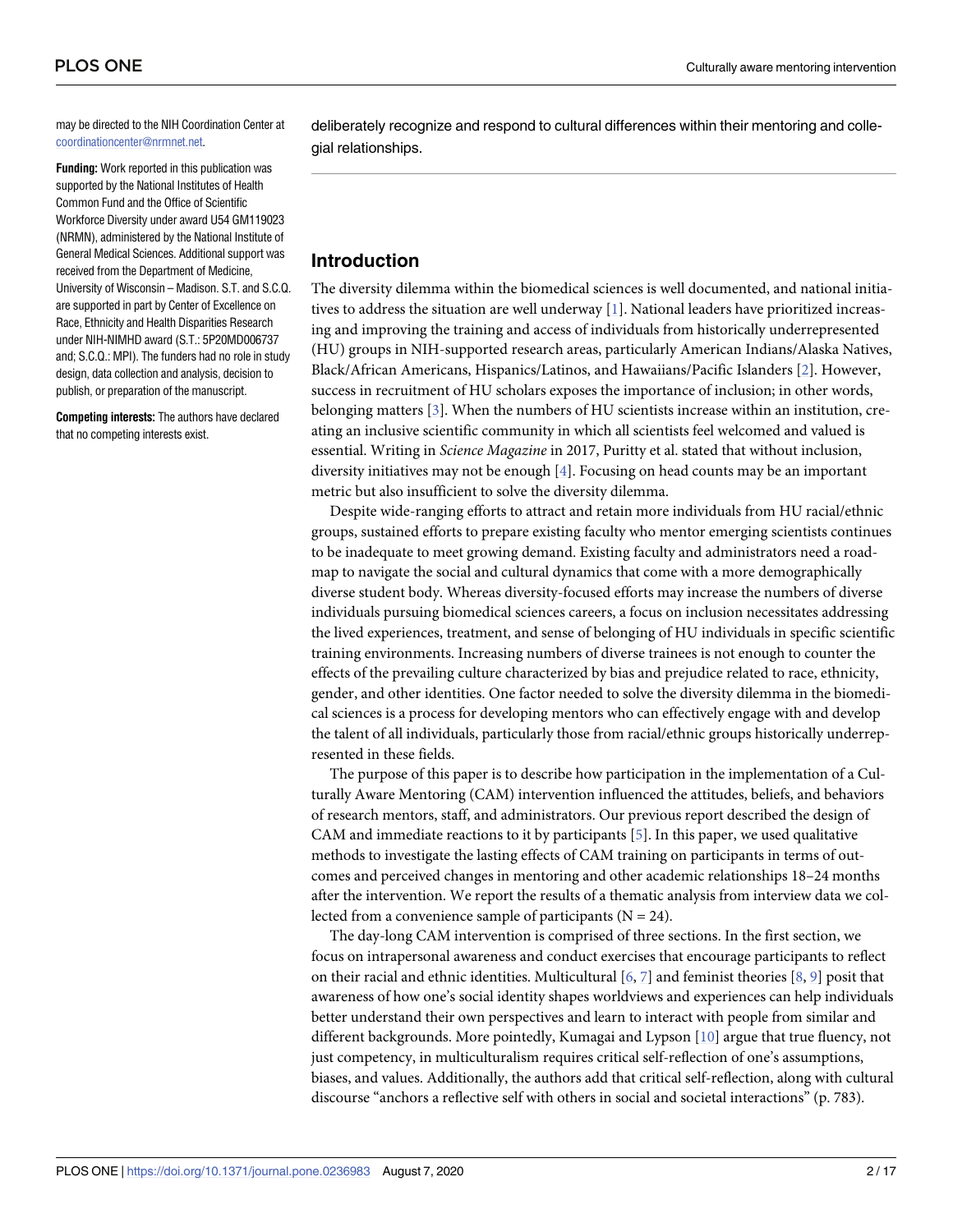<span id="page-2-0"></span>Previous research has demonstrated the development and qualitative evaluation of courses for medical students [[11](#page-16-0)] and medical faculty [\[12\]](#page-16-0) that sought to reduce bias in medicine through lessons on introspection and cultural identity. However, as these studies have not reported follow-up data, there is little known of the course's lasting impact.

During the second section, we focus on interpersonal awareness. The aim is for participants to deepen their understanding of key terms (i.e. bias, stereotypes) and explore how cultural identities can affect interactions between mentors and mentees. Critical race theory (CRT) [\[13\]](#page-16-0) informed the development of these "interpersonal" activities and includes an emphasis on institutional racism within US society and the intersection between race and power. By refuting tenets of colorblind ideology and integrating historical analyses, the CRT approach encourages behaviors that *eliminate* (not just document) racial equities [\[14](#page-16-0)]. We believe that the interpersonal awareness activities lead to more culturally aware mentoring behaviors.

Finally, section three focuses on skill-building. In this section, we use case studies and roleplaying exercises to introduce racial/ethnic issues in a mentoring context, and encourage participants to build and practice critical thinking and communication skills. According to the Transtheoretical Model [\[15\]](#page-16-0), the processes of behavioral change include self-efficacy, weighing the pros and cons of new behaviors ("decisional balance"), and contingency planning. The transtheoretical model has been a framework for assessing the impact of a diversity training among academic mentors [[16](#page-16-0)]. We believe that role playing and case study activities give the participants an opportunity to discuss, practice, and observe culturally aware behavior, consequently building their self-efficacy to perform these actions with mentees or colleagues in real time.

We have previously reported evidence from a pilot study that CAM interventions increased research mentors' knowledge of cultural diversity factors and their implications for research training of diverse trainees, their willingness to broach topics of racial/ethnic diversity, and their understanding of how their personal racial/ethnic identities impact their research mentoring relationships [\[5](#page-15-0)]. Co-facilitators of CAM are purposefully paired such that they vary across demographics, including race and ethnicity, career stage, disciplinary training, and gender identities. This is done so that the participants can hear different perspectives throughout the training, and so that they may feel a level of relatability and trust in the facilitators. Byars-Winston and colleagues [\[5](#page-15-0)] noted that CAM facilitators were alert to reading the "emotional tenor" of the participants and that across the three implementations reported on here, the CAM facilitators were rated highly. The 'culture box' activity was a part of the intrapersonal section, but due to its placement on the schedule and the content discussed, it also served as an effective approach in getting participants to open up and engage in authentic exchanges with one another during the training. This activity and the non-judgmental, engaging demeanors of the facilitators created an environment that supported collective learning.

The data in this paper report follow-up interviews from a sample of participants in the pilot CAM study [\[15](#page-16-0)]. We acknowledge that faculty mentors engage with CAM from different starting points and, therefore, we expected that participants would differ in their reported outcomes and impact. We were guided by the following research questions: 1) What changes in attitudes, norms, skills and behaviors occurred as a result of participation in the CAM intervention? 2) What components of CAM are associated with changes in individual participants? 3) What factors help participants to make change after the CAM intervention? 4) What barriers or challenges do participants encounter after the CAM intervention? The findings from this study are significant in providing support for the value of implementing the CAM curriculum and in describing what outcomes and impact might result from this intervention.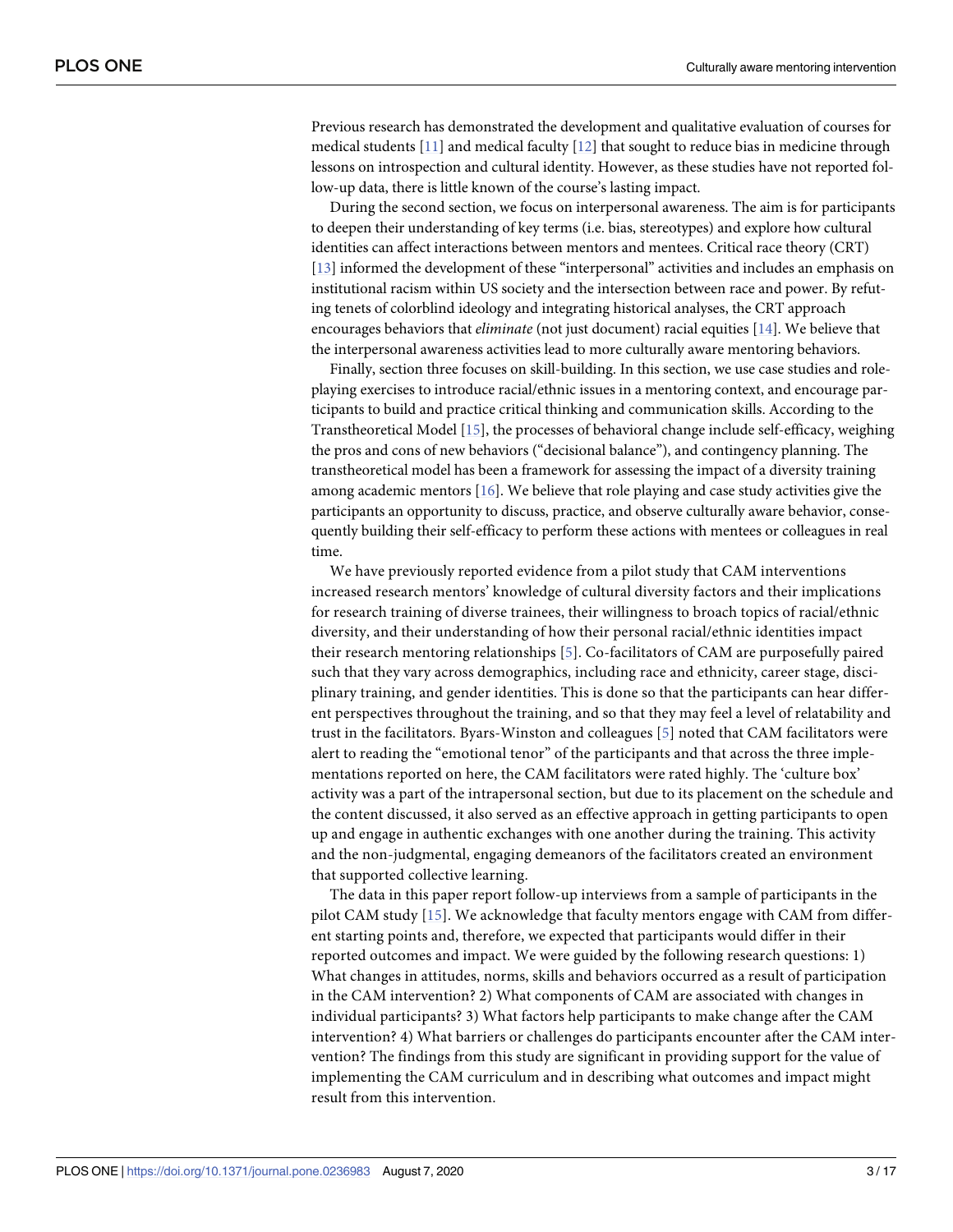## <span id="page-3-0"></span>**Materials and methods**

Data for this study were collected from participants in CAM interventions delivered at three institutions: 1) a private, minority serving institution in the south; 2) a consortium of state universities in the west, with a significant focus on inclusion of administrators and program directors of mentoring and/or diversity programs; and 3) a west coast large urban, minority serving state university. All participants from the three pilot cohorts were invited by email to participate in a follow-up interview 18–24 months after the intervention.

#### **Data collection**

The interview protocol (See S1 [Appendix](#page-15-0)) addressed: memorable activities from the intervention; emotions and thoughts during the intervention; personal, interpersonal, or institutional changes that they have attempted since the intervention; facilitators to changes and barriers to the activation of such changes after CAM; and recommendations for future CAM sessions. The data collection and consent procedures used in this study were reviewed and deemed exempt by the Health Sciences Institutional Review Board at the University of Wisconsin, Madison #2016–0458.

Prior to the interviews, participants received informed consent documents via email. Two CAM team members (VW and SH) and a third individual from a related research project conducted all interviews by telephone. Two interviewers are white women and one is an African American woman. While one of the interviewers (VW) had been a training facilitator at one of the three sites, she did not conduct any interviews at that site; no participants were interviewed by the person who conducted their training. The interviews ranged from 18 to 45 minutes. All interviews were audio recorded and professionally transcribed verbatim. Names and identifying information were omitted from the interview transcripts.

#### **Data analysis**

The qualitative analysis software NVivo was used to facilitate data coding and analysis. We used an inductive and iterative approach using "constant comparison" to identify themes in the interviews and compare our interpretations across participants [[17](#page-16-0)]. Each interview transcript was first annotated independently by two researchers (RM, VW), the results of which were compared in order to generate a descriptive coding architecture within NVIVO. This architecture was reviewed by the larger study team (RM, VW, SH, SCQ, ST, CW) and adjustments were made before the team conducted an analysis and collectively identified themes. These themes included: what activities participants remembered from CAM and the extent they associated those activities with change; what changes they reported in attitudes, norms, skills and behaviors; what facilitators and barriers to change they experienced after CAM; and finally, what recommendations they had for improving CAM. The final framework of intrapersonal, interpersonal, and behavioral change used here to describe workshop impacts, parallels the three components of the CAM intervention: intrapersonal, interpersonal and skill-building.

#### **Sample**

All participants from the three trainings ( $n = 74$ ) were contacted and 24 (32.4%) agreed to participate in interviews. Of the 24, six were from the large public university and nine each were from the other two sites. Eighteen of the 24 are women. The demographic information of the full group of CAM participants have been previously described [[15](#page-16-0)]. As these data were not individually identifiable, correlations from the earlier study could not be made to participants interviewed here; demographics were not collected as part of the current study. Some of the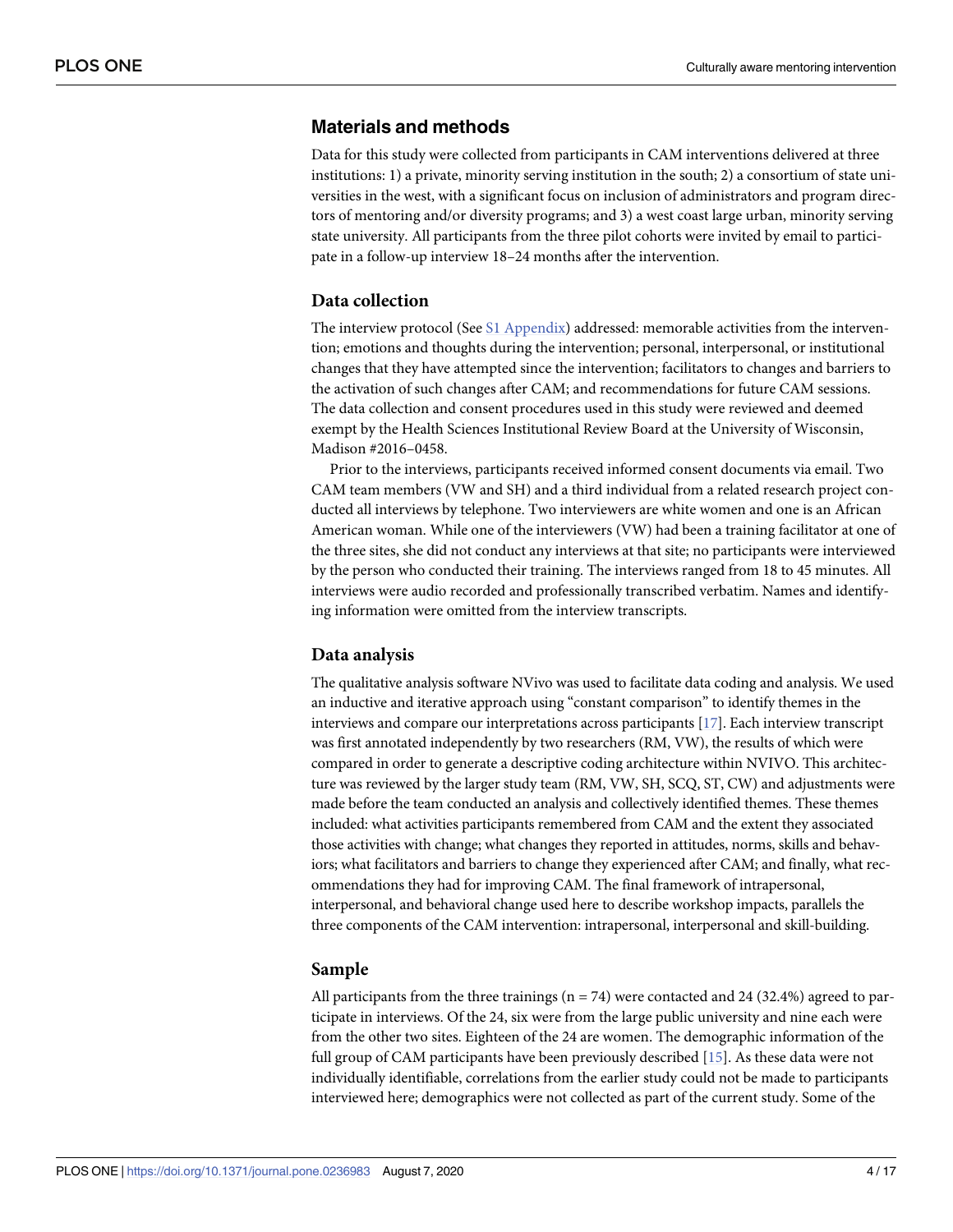interviewees indicated their race or ethnic background during the interview. Based on this volunteered information, we know the sample included African American, Hispanic, White and Asian men and women.

## **Results**

We report findings from our interview data illustrating how three observed impacts of the CAM intervention—changes in intrapersonal awareness, interpersonal relationships, and skills-based behaviors—work in concert to facilitate participants' pathways to becoming culturally aware mentors. We describe the aspects of the training that participants best remembered as having impacted their personal growth, interactions with others, and efforts to stimulate cultural change in their environments. We begin by describing the activities that participants found most memorable and impactful and continue to describe how the training has gone on to impact their lives at their home institutions.

#### **Reflecting on activities: What participants remembered**

We asked each of the participants what they remembered from the CAM training—that is, what "stuck"- one to two years after participation. Table 1 notes the number of participants who recalled specific activities within the day-long workshop.

The activities mentioned most frequently were those that were seen as being most novel or that elicited an emotional response. These included the culture box, the role play, and the video "A Tale of O."

## **The culture box**

In the culture box activity, participants were asked to bring in two or three items that represent their cultural identity. This was the opening activity of the workshop and was designed to stimulate participants' reflection of themselves as cultural beings and to set the stage for open discussions. The culture box was described as "powerful;" a couple of participants noted that it made them feel "vulnerable." One relayed that it "makes you vulnerable [to] different groups, in terms of exposing you to others who may have completely different experiences than you." Another participant connected vulnerability to building interpersonal connections, noting "It was. . .good [to] step outside of your comfort zone, [and] then eventually be able to learn about and understand each other at [an] even more personal level." Most participants who remembered this activity described it as having facilitated open communication and connection in their groups. They appreciated getting to know their colleagues on a more personal level, or learning about people beyond "the formal job title." One noted,

". . .I think that that was a good grounding exercise for many people to kind of come into themselves and their identity and be centered in that experience. . ."

| <b>Activities</b>    | <b>Section</b> | % of people $(n = 24)$ |
|----------------------|----------------|------------------------|
| Culture Box          | Intrapersonal  | 54.2% (13)             |
| Role Play            | Skill building | $37.5\%$ (9)           |
| General Discussion   | All three      | 33.3% (8)              |
| "A Tale of O" Video  | Interpersonal  | $25.0\%$ (6)           |
| Discussion of Biases | Interpersonal  | $12.5\%$ (3)           |
| Case Studies         | Skill building | $12.5\%$ (3)           |

**Table 1. Activities in CAM training recalled by participants.**

<https://doi.org/10.1371/journal.pone.0236983.t001>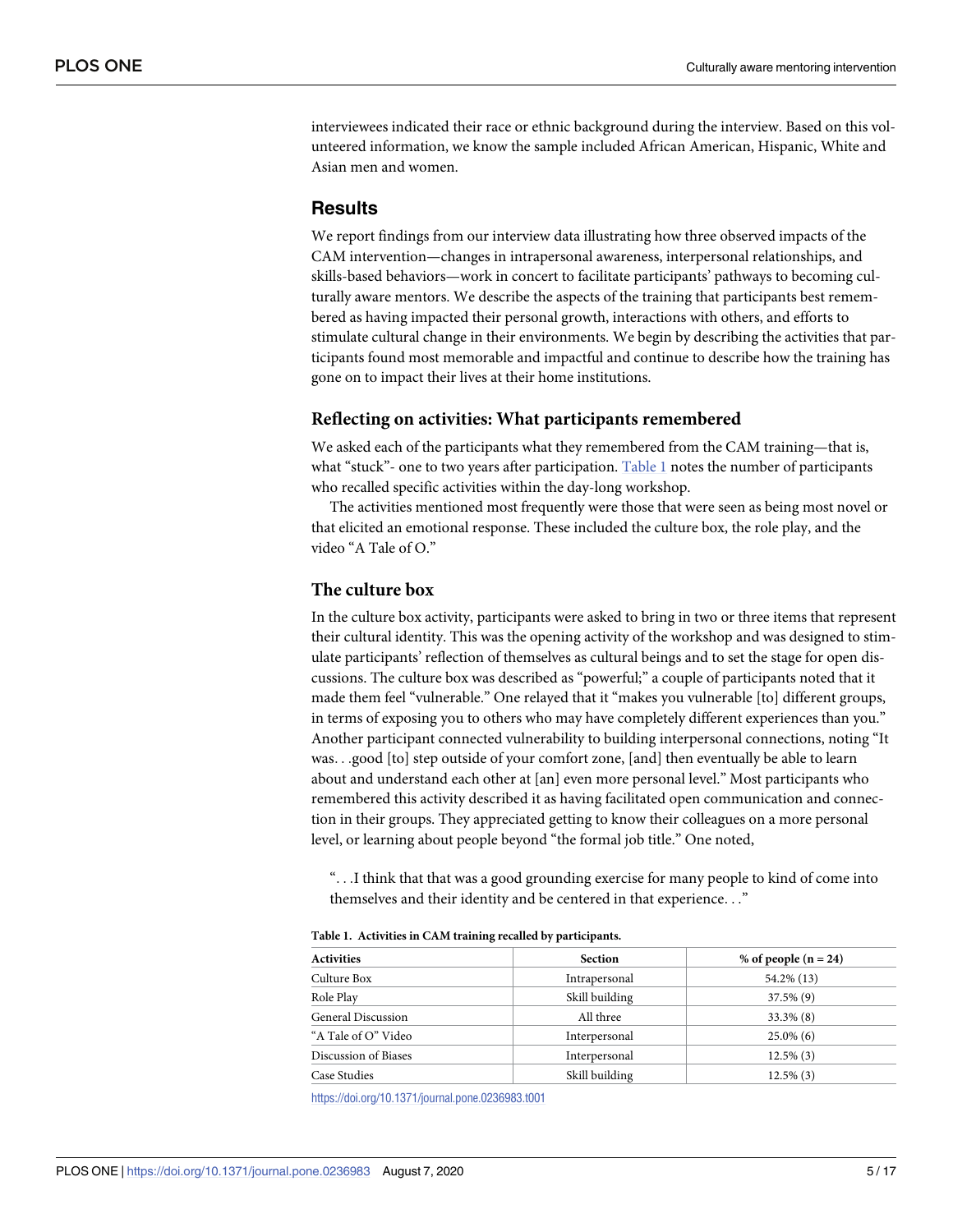Participants also noted how this activity impacted their cultural awareness. For example,

'. . .I really appreciated that exercise, as a way of realizing that everyone has their own, their own story. . .. What really moved me is to realize that everyone has this background, that people grow up in a cultural context. . ."

". . .I thought that was so beneficial and so useful to really expand upon our own life experience because, you know, when we, when we profile each other like unconsciously and just look around, you know, like we don't really know the complete backgrounds of what a person's gone through,...that project really shed light on all of our unique histories...

The latter participant was one of two who mentioned that they went on to implement the activity with their own mentees as a way to broach topics on identity. She said, "It starts conversations about some aspects of identity that we don't always openly talk about."

## **Role play**

Another activity that participants remembered frequently was the role play, in which they had the opportunity to respond to case scenarios and practice having conversations with mentees around sensitive topics. One participant appreciated hearing the strategies that their colleagues employed:

Listening to the. . .subtleties of the interactions and. . .how things don't have to be totally in your face, to be, maybe, disruptive or positive. But the. . .subtleties in the communication that can be related to not being aware. . .of cultural differences or cultural expectations.

One of the things that I—I remember still thinking about is, again, those really awkward role playing conversations. And I think one of the things that I've been thinking about since then is not just the awkwardness, but being like sort of learning from how different people handled that in the room. And—and I haven't been in any of those types of roles, but I just remember thinking like, oh, that person, you know, had—had a really good way of talking about this when things got sort of tense during the fake conversation. And oh, that person brought up something that I didn't know anything about before as they were trying to explain what was going on in this role playing. So, those are some of the things that just keep coming back to me. . . ..[the] awkwardness. . .was really beneficial

Another reflected on how participants used the role play to share their own experiences:

During the role playing especially, it seemed to me that a lot of people, including myself, kind of used that as a way for our own experiences to come out. . .So, a lot of people were bringing what had actually happened to them as underrepresented minority students. . .to these—to the sort of artificial conversations. But it was really clear that for some of the speakers, it was coming right from their own heart because they knew exactly what this role was because they had lived it before.

## **A Tale of O**

Aside from the general discussion with peers, another activity that left an impression on participants was the video, "A Tale of O" that highlighted what it is like to be the only visual member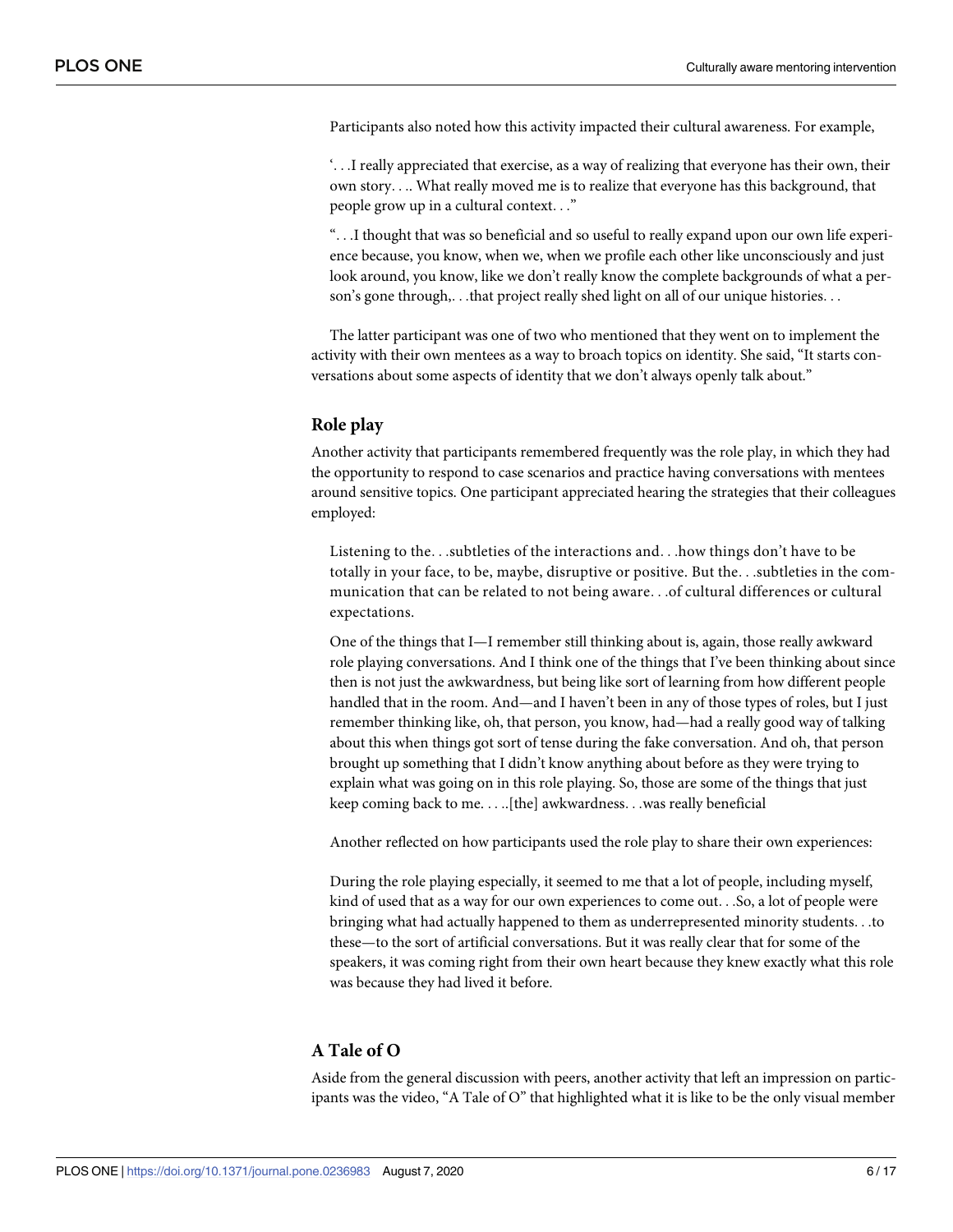of a specific group. Participants noted the video made it easy to connect to the idea of being discriminated against and how it makes one feel. For example, one notes,

It helps to think about other types of diversity or other—for me, that was the key thing there was just like oh, I felt like it represented it, multiple types of diversity, multiple types of ways that people could be discriminated against or stereotyped negatively. It's a nonthreatening way because it was acting as an O, so I felt like whatever, whichever way that you've been discriminated against, you could relate to it through that video. I searched, trying to find that video again to use it myself. So, if it is publicly available, I would love to have that. . .I would use it for training within my own team. And probably also would be using it in the classroom.

Another mentioned that it was "just something I really connected with," and mentioned that s/he would have liked to share it with colleagues.

Participants reflected most often on the Culture Box, role playing, and the Tale of O video, reporting that these activities helped to break down relational barriers within the group and began to facilitate participants' understanding of themselves and others across cultural groups. Many also noted that the activities brought a chance, whether by design or not, to bring one's own experiences to the forefront and reflect on those or make them visible to the group. Finally, participants found these activities accessible in the sense that they saw them as potential activities that they would use with their own mentees.

#### **Lasting impacts of CAM**

CAM participants reflected on the training in a variety of ways, noting the effects it had on their perceptions of and experiences in their home institutions. While the main focus of this discussion is based on changes in intrapersonal, interpersonal, and behavioral processes in mentoring, interviewees discussed other concrete takeaways that can be captured under more general themes. Most significantly, participants discussed shifts in their own relationships with their faculty peers and reflected on what constitutes a good facilitator in a mentoring training program.

#### **Impacts on peer relationships**

One of the most discussed benefits of the training was the impact it had on participants' relationships with their own peers–other faculty members and administrators in their institutions. Ten participants we interviewed discussed their peer relationships at length and elaborated on how the tools they picked up from the training has helped them in their collegial relationships. Half of the participants commented on the credibility and expertise of the facilitators, which inspired trust and perceived legitimacy in the curriculum. Several participants stated that the facilitators were effective in making topics concrete that are often elusive and hard to articulate. For three participants, most significantly, the training helped them become mentors to their own peers, helping their fellow faculty members manage challenging situations with students or improving their own skills in leading diversity programs in their own institutions.

One participant discussed the impact of the training among a group of faculty members who attended the training together, stating,

I think it helped the most with my [campus diversity program] where we communicate a lot better than we had in the beginning. I think there's more openness in our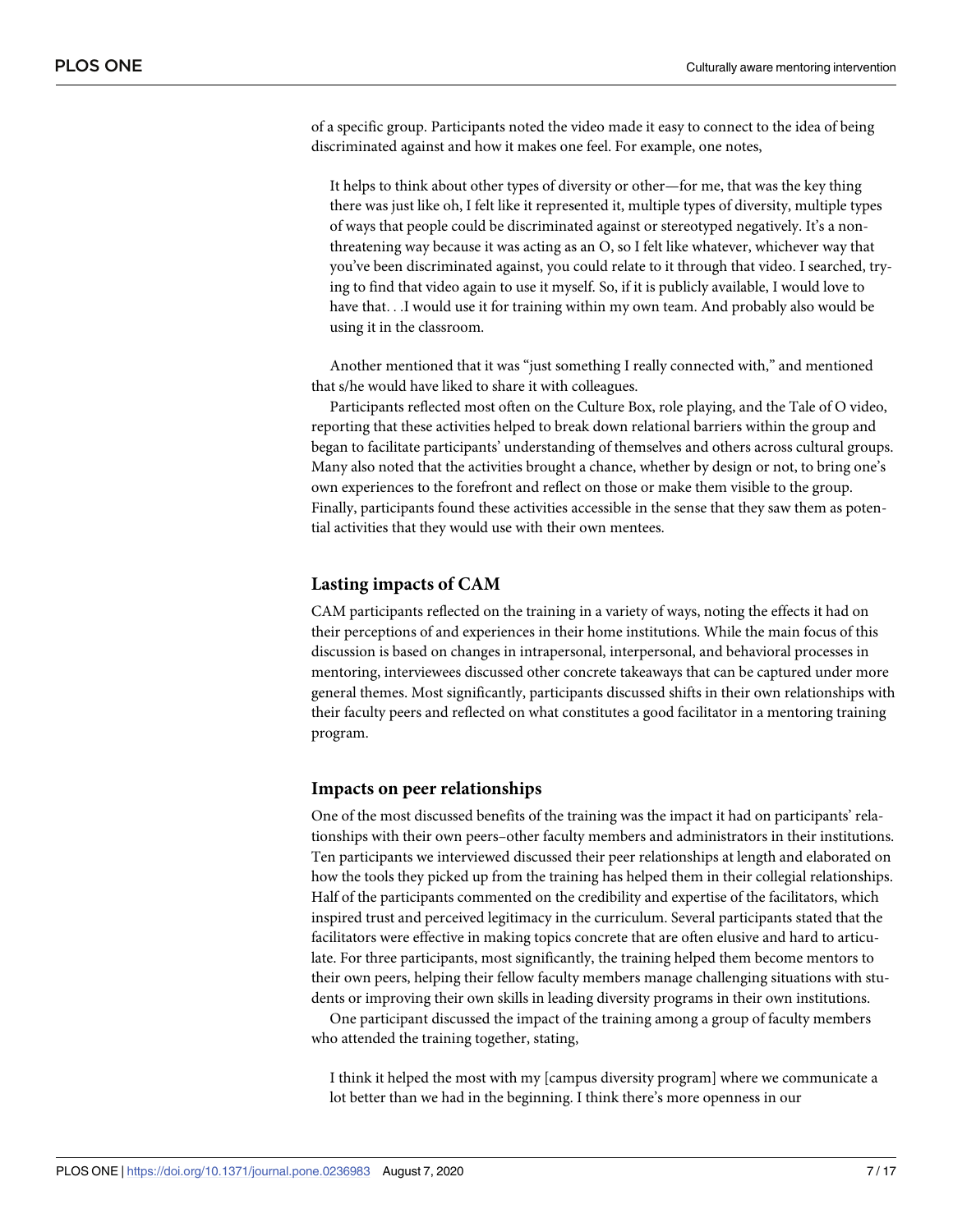communication, a lot more listening of people's different experiences definitely than before. So I would say that's probably the biggest change.

Another became better attuned to other faculty members' discomfort in interacting with HU students:

They're very uncomfortable having the conversation with their minority students. They pretend it away and don't address it. . . You have to want your students to excel. You have to be honest about some of the challenges that they may face. And I don't think a lot of my colleagues are honest about things, and I don't think that they're willing to face those things.

This same participant also discussed ways of advising peers around mentoring relationships with students, and the challenges posed by helping to educate peers:

They want their students to feel comfortable coming to them. One in particular, she said to me that she had a very good mentoring relationship and she's from a different ethnic group. She had a very good interaction with her mentor and continues to reach out to her mentor and they have a great relationship. She had hoped to have a similar relationship with her student and that had not been the case. And her question is, 'What am I missing or what am I doing wrong?' Those types of things. And I gave her some suggestions. I don't know if she was willing to make the same assessment or it was more work [than] she was willing to do.

Discussions about perceived barriers to promoting culturally aware mentoring came up in the interviews, as the previous excerpt displays. Interviewees were often candid about the challenges posed in promoting cultural awareness on their campuses. Despite leaving the training with new tools, the realities they encounter at their institutions are inherently challenging for non-white students and faculty. One participant stated:

One of the things that's really hard is to create spaces where non-white faculty are not going to be harmed by conversations about race or bias or structural inequity, because our institution is so majority white. If we try to have a conversation about students who feel that there's bias in the assessment process, then white faculty quickly get very defensive about it. And then that creates a dynamic that is not helpful for the faculty of color in the room...

#### **Intrapersonal, interpersonal, and behavioral based changes**

As noted, the training is organized around three sections, intrapersonal awareness, interpersonal awareness and interactions, and skill-building to facilitate behavioral change. The majority of interviewees reported the CAM workshop had one or more impacts on their intrapersonal awareness, interactions with mentees, and mentoring behaviors. Here, we provide examples of how the training affected participants in each area, as well as noting how they work in concert.

Notably, the interviews did not in any way ask participants to reflect along the three workshop outcome elements of intrapersonal awareness, interpersonal shifts, and behavioral change. Rather, alignment with these themes came from listening to how participants described the various impressions and impacts of the training, up to two years after the training. The quotations featured represent the three themes, but are far from exhaustive.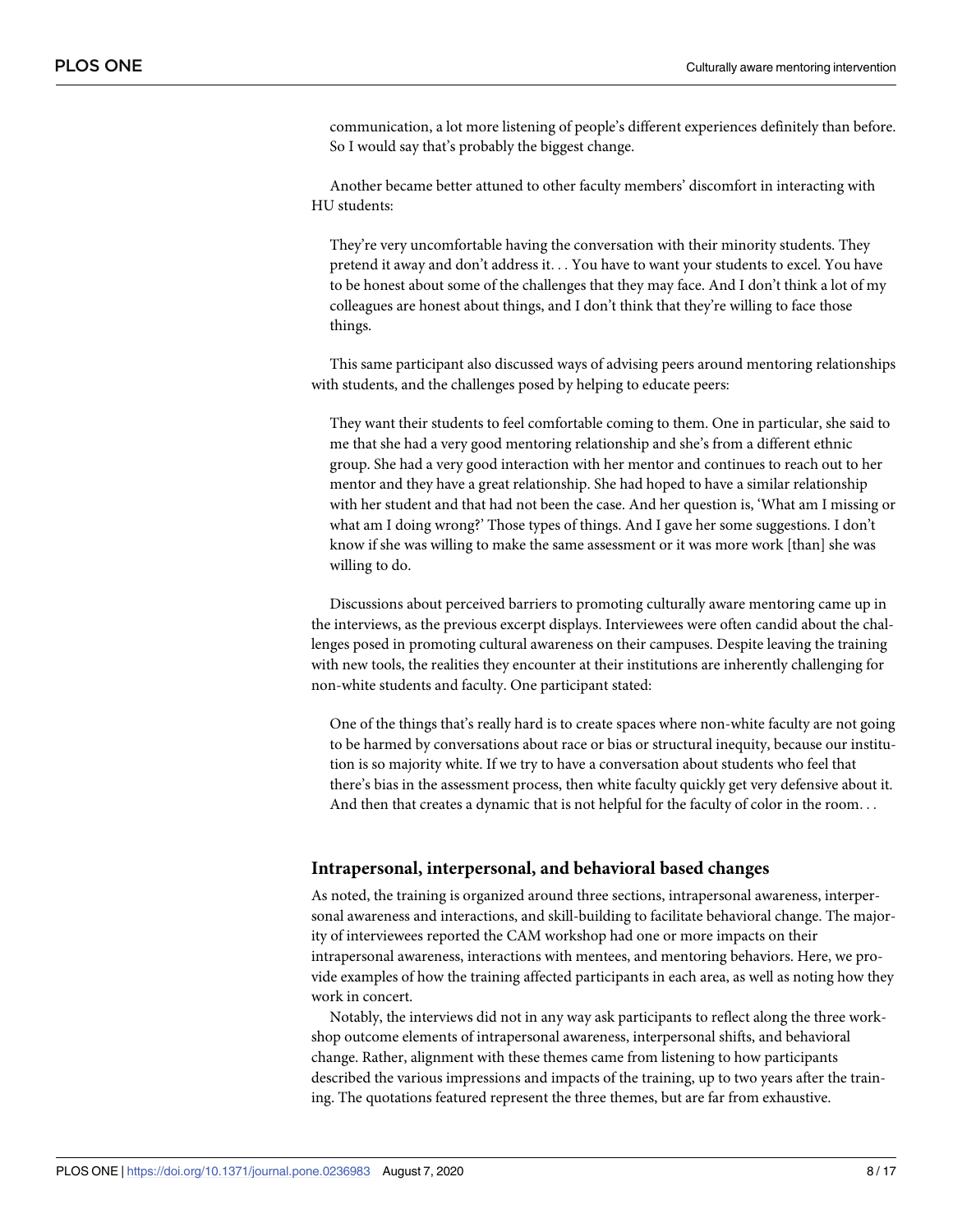#### **Intrapersonal**

Many participants discussed how the training increased their cultural awareness, which often led to feelings of increased confidence and deeper understanding of cultural differences. Some remarked on the emotional impact the training had on them and their willingness to open up around their colleagues. In some cases, the intrapersonal work also led to shifts in interpersonal engagement or motivation to change their behaviors. For some participants, the intrapersonal realizations had the most profound impacts. Two participants noted:

It's really made me, I think, more reflective, or introspective maybe is a better word, about my own sort of view point of things, my own biases, my own prejudices, really making the effort to sort of discern those things and figure out what's going on inside of me, especially in my relationships with others.

It was nice to sort of reflect on, you know, my own awareness of my race and my social category. I kind of get so caught up in thinking about other people that I don't always [consider] my own, and so especially because I consider my background pretty boring. You know, so really kind of reflecting on that and trying to see where that gap might be and how to fill it.

One participant noted that sharing experiences of her personal background with her colleagues during the "culture box" exercise provided a better understanding of her colleagues and herself. She noted that the exercise facilitated, "understanding at a deeper level, at a more personal level, which I really appreciated. And sharing for myself, it was interesting, because it is kind of a vulnerable experience to be able to share about your personal background." Though she still felt she had more to learn, she felt that the training "did help me have an increased awareness and understanding about how those differences can be very real and can potentially impact students." Ultimately, this participant described how gaining cultural awareness might increase her awareness of what her students might be facing.

For many, these intrapersonal realizations, where participants gained a better understanding of their own attitudes and competencies, fed into shifts in their attitudes and reactions toward others. As the following discussion demonstrates, rarely does a realization of one's own attitudes and biases remain confined to the intrapersonal.

#### **Interpersonal**

Many participants described gaining awareness that impacted their relationships and interactions with others. These "interpersonal" revelations set some participants up to behave differently towards their students and mentees. For example, one participant realized that her perspective on "colorblind" racial ideology made her inattentive to cultural differences. This led to a change in how she related to others. She said,

I think [the training] has opened my mind into understanding that there are differences. . .I always looked at myself as someone who is colorblind and culture-blind in the sense that I didn't judge people based on their color and culture. But there is another side to that, as well. Other than not judging people on it, you have to show your respect to it. And there are times that you need to acknowledge that difference. And so that's what I learned from these workshops, that just not judging people based on them is not enough. Sometimes you do need to acknowledge the difference and validate the difference because the difference is a good thing, it's not a bad thing.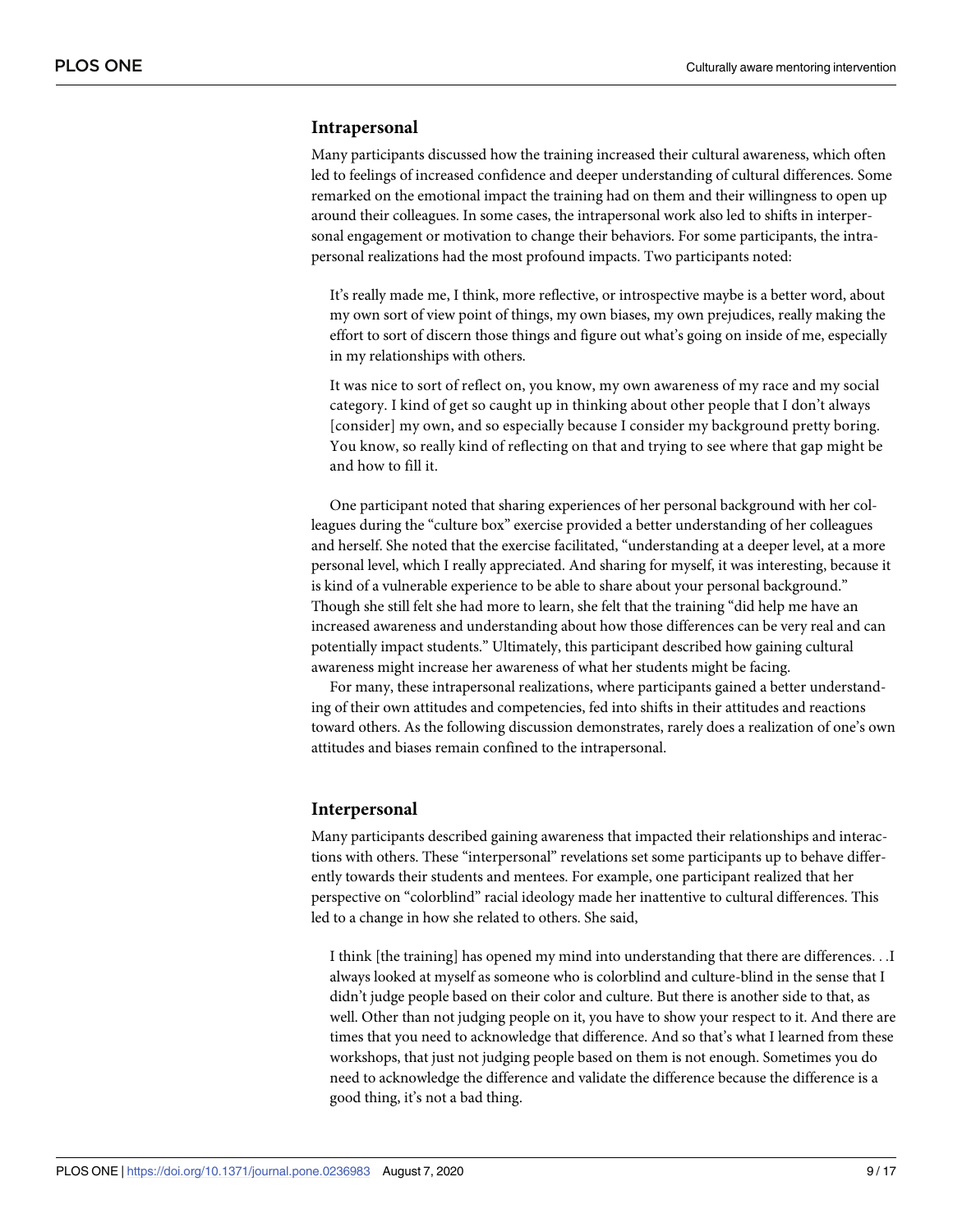Another participant remarked that the culture box exercise during the training showed him how to respect others' differences and be more receptive to the personal dimensions of his students' lives. The increased awareness to differences allowed him to make fewer assumptions about students and to listen to them more closely. He noted,

A lot of our students are first generation, they may have different economic backgrounds, they may have different family circumstances. . .The training, I think, helped us understand. We need to listen a little bit more to hear other people's experiences, to help formulate, you know, what the next steps are when we're working with students.

He noted that the training helped him "check in" more often with students and be more personally open with them, though this participant was at a nascent stage of enacting concrete changes. Again, the increased interpersonal awareness tended to lead participants towards actual or planned behavioral shifts. That shift may be subtle, as in the above participants' pledge to listen to his students, or, it could be more profound, as in the concrete behavioral changes categorized below.

## **Skills and behaviors**

A number of participants gave examples of acquired skills that led to changes in their behaviors with students and in their institutions. They found these skills useful in teaching and mentoring situations. For these participants, increased comfort and competence in recognizing cultural insensitivities led to a change in their interactions with students.

One participant described changes in his interactions with students in the classroom. He noted that the training helped him become more comfortable intervening in student discussions when he noticed culturally insensitive comments arising. He said that the training gave him "more confidence in sensing when a discussion is about to go off-topic or go in a way that could really affect someone. . .to say, 'no, we're going to stop this before this word comes out of their mouth.'" The training helped him recognize potentially insensitive comments, but, more importantly, it gave him the confidence to intervene constructively. He expanded,

[I am] more comfortable navigating discussions that are needed about cultural competency and things like that. . .more comfortable speaking up when someone says something that I'm like, 'Oh my goodness, what did you just say?' I think particularly with students, I'm more comfortable saying, 'OK, time out.' So, I think all of the trainings have helped me gain a little bit more confidence in my ability to speak up.

In some cases, narration of behavioral change reflected a broader shift in one's attitudes, perceptions, and approaches to mentoring. The cases below reflect how the three components work together for more comprehensive shifts in participants' experiences with culturally aware mentoring.

#### **Case examples of intrapersonal, interpersonal, and behavioral change**

A small number of participants narrated a profound change impacting their intrapersonal awareness, their interpersonal interactions, and their skills and behaviors in mentoring situations. During interviews, these participants described the ways the training had an impact on their competencies, their perceptions of others, and their motivation or actualization toward behavioral change. The three cases below provide evidence that the CAM training, though focused on race and ethnicity, gave participants awareness and confidence to recognize and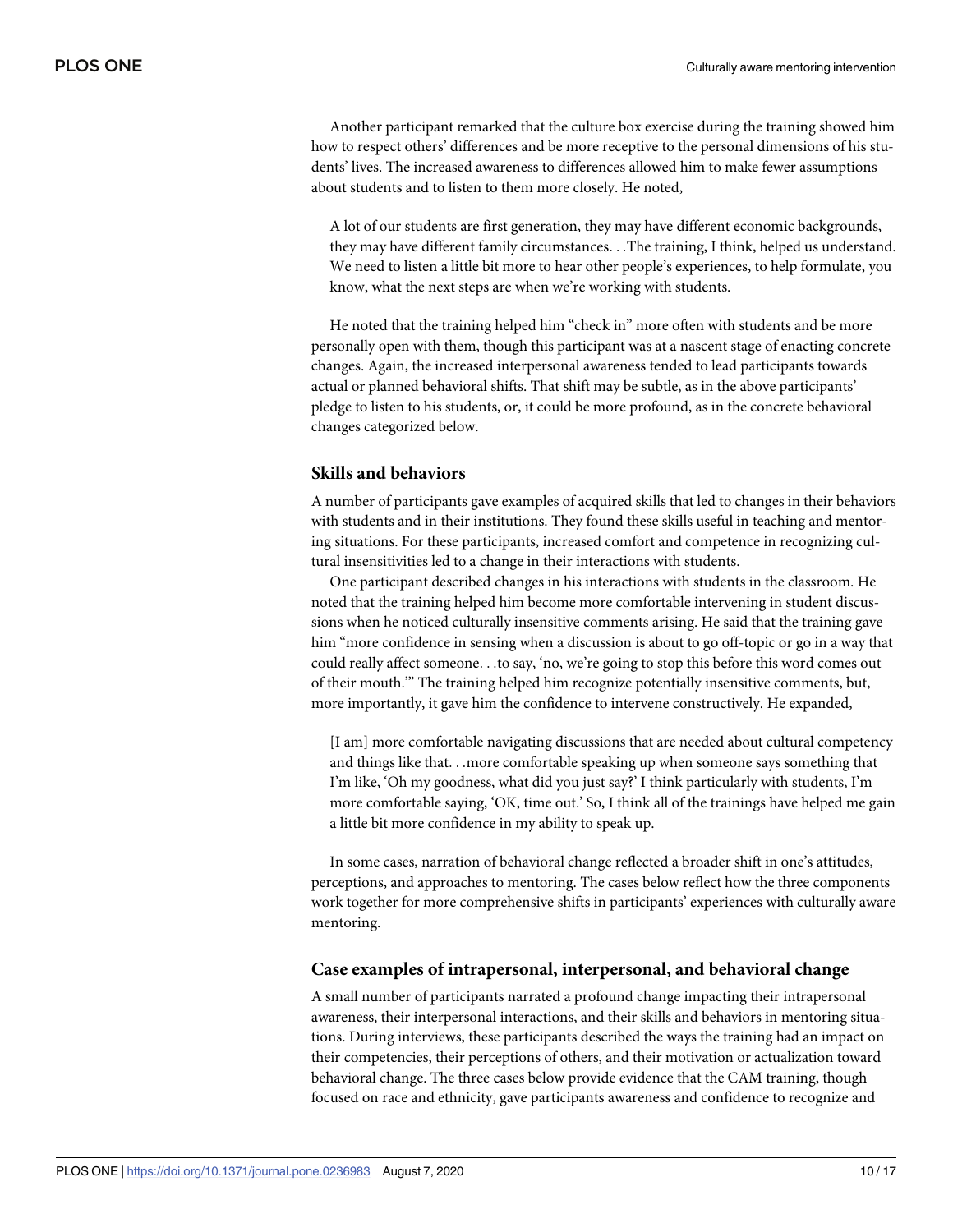address other dimensions of cultural diversity as well as inequalities that occur in their training environments. Collectively, the cases also illustrate participants' awareness of and willingness to address matters of inclusion in their mentoring and training environments.

*Case #1*. This participant told the interviewer that she entered the training with skepticism, because she had not found diversity trainings to be very useful in the past. In this training, however, she noted an increase in her "cultural awareness," which ultimately led to changes in her interactions with students and mentees. She noted that the first thing that she noticed in the training was that the facilitators were "effective in explaining the delicacy in culture and they also mentioned the limitation that one person from one culture can [have in trying to] understand the other culture."

She noted in particular that the training helped her learn to recognize her own "privilege" and be more aware of her surroundings, and that intention does not always equate to impact, indications of intrapersonal change. She said,

I am more mindful about my surroundings and more mindful about my mentees and my students. I try to be careful. . .My privilege may influence other people, because I am talking to my mentee or students. So sometimes, I may say something that I didn't really mean to say, or my intention can be perceived incorrectly from what I intended. So, I'm mindful about that.

This participant self-identified as female and Asian, and referred to her privilege with regard to her students who are from historically underrepresented backgrounds.

In addition to her heightened awareness, the role-playing activity helped her understand how she might react to difficult situations with students, aiding in her interpersonal understanding and preparing her for real behavioral change. She noted that as a statistics professor, she does not have many opportunities to engage with students on cultural matters, and so the training helped prepare her for situations that could arise. She reflected,

I mainly teach statistics, so I usually am not dealing with those culture-related materials in my class. Even though I am [Asian,] I have not really paid attention to that kind of a subject. . .The workshop really opened my eyes. . .I have to think about the different cultures. I realized that my insensitivity to different cultures [affects] my role as teacher. Sometimes, I make unintentional remark to students. I am more attuned in my own behavior as I'm actually teaching my students. . .I have one mentee who [made] me reflective of. . .not having much of a clue about my surrounding.

She then offered an example of a substantive change in her interaction with a mentee. She described a mentee who self-identified as a gay man and explained how the interpersonal skills from the training helped her connect better with the student and create a more open environment for him. She said,

My student is gay, and he was having relationship issues. Before, I wouldn't have known how to approach him, but I felt more comfortable. . .and I made him feel comfortable [opening] up to me. . .From the bigger perspective, everybody goes through relationship issues. Also, I was able to point out someone whom I know [to be] very open about [these] kind of issues. . .I told him that each of us has our own background. . .but you can understand that person and where that person's behavior [is] coming from. And that person's identity. . .just by understanding that, we can feel comfortable about it. That's how I handled it.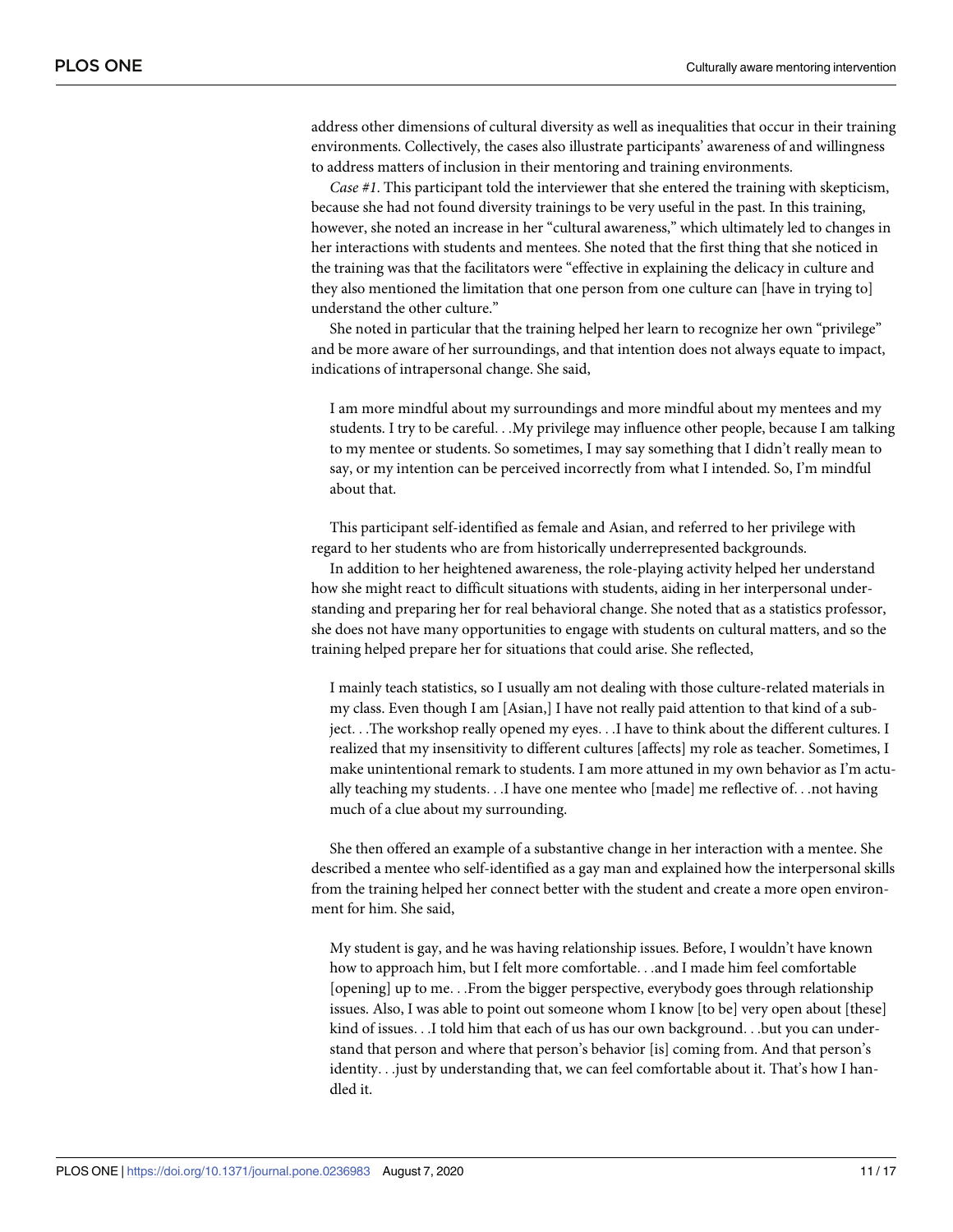The participant is clear that her newfound understanding of cultural identity helped her navigate a situation with a mentee in a way she would not have been able to before the training. She described how her newfound comfort in relating to students despite their differences helped her provide resources for the student and offer an open environment to discuss his problems.

*Case #2*. This participant, who noted that she ran the mentoring training at her own institution, said the CAM training had two main effects: it made her more reflective of her own biases and prejudices and it gave her insight on how to tailor mentor trainings at her own institution. Both shifts were brought on by intrapersonal reflections resulting from the training, which led to shifts in perceptions of and interactions with students, as well as concrete changes in the mentor training at her institution.

The training activities heightened her awareness of her own biases, which she credited with making her both more introspective about herself and more effective at interacting with colleagues and mentees. Referring to the culture box activity and subsequent discussions, she noted:

You had to bring an item that reflected who you are as a person. . .And at some point during the workshop, you know, you talked to others in your group about why you brought that item and why it represents you and why it's so important to you. . .For me personally, what I've really started to question about myself was how much I recognized my own biases and my own prejudices. I have these things, am I really seeing myself the way I need to, especially, you know, when it comes to interacting with others and doing what I need to do. It made me more introspective and more cautious about what I was bringing to a relationship with a mentee or with a colleague for example.

The experience of identifying her own cultural object, reflecting on it, and discussing it with others helped her become more introspective, and she gained an awareness of her biases and attitudes towards others. She credits this with an increased sense of "caution" in mentoring situations, an interpersonal effect. When probed by the interviewer, she elaborated more carefully on how this newfound sense of herself has impacted her interactions and caused her to change her behavior towards students. She said,

I always felt a sense of comfort in dealing with the students [at my university], because we share a racial background. But what I came to realize, is that we don't necessarily share a consistent background. . .I began to think about what I was bringing as far as a perspective and it came up with me with the [Orlando] Pulse Nightclub shooting. I'm heterosexual. I personally do not believe in any kind of discrimination against anybody, so I have nothing against homosexuals, anything. But before that training, I don't know that I would have ever done what I did after the shooting. We had a [mentoring session] with our students, and I remember going in and I spoke to the students about the shooting and I cautioned them against blowing it off because maybe they weren't gay or maybe nobody close to them was gay. . .I cautioned them to be vigilant about taking care of one another, whomever they are, and to stand up for whomever is being wronged. I don't think I would have had that kind of cerebral process had I not gone to that mentor training.

This participant reflected on the comfort she felt as a faculty member at a minority-serving institution and challenged herself to reflect on her own biases and create a caring environment for all. She reflected again on changes later in the interview, when she elaborated on how she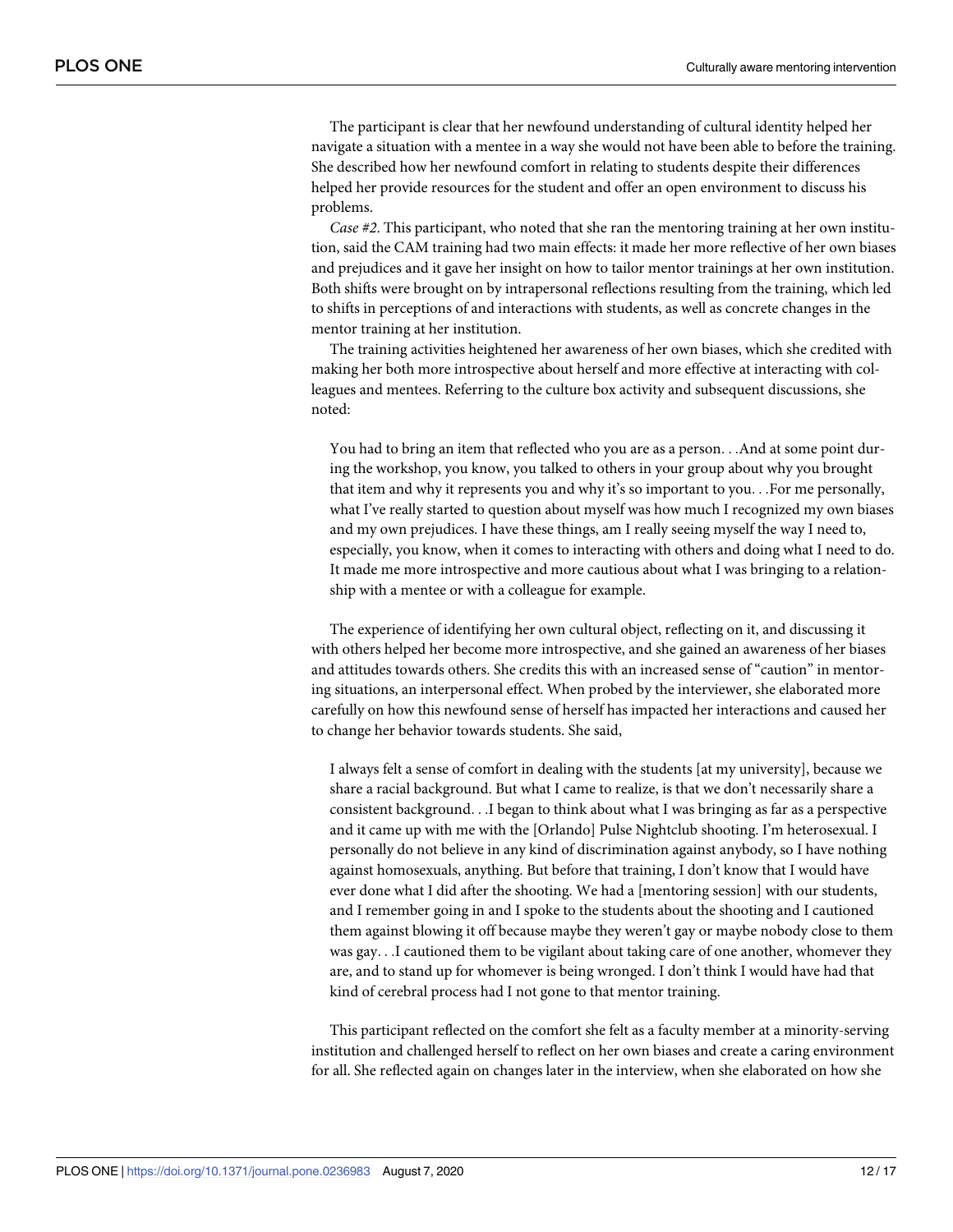adapted components of the program to improve mentor training on her own campus. She said,

Right after [the training], and I remember this very well, I was really focused on our own

mentor training and what we needed to do to address [biases] as a whole. . .I was truly focused on, all right, this is sort of a foundation, how do we build on this in our own. We had the infrastructure in place, meaning we had the mentor training program in place, and part of that mentor training program was [about], I won't say cultural awareness, I'll say, stereotypes. . .that was already a part of it. And so because that infrastructure was already in place, I had something to work with. I also had a faculty member who's researched in this area and could bring it to an audience in a non-threatening, empirically based way. And I think all of those things worked together so it's just not some person standing in front of you wagging their fingers saying you need to do better. All of that worked together to make that possible.

*Case #3*. The CAM training had an impact that represented all three CAM training components on at least one participant with more extensive training in mentoring leadership. Rather than describe the training as providing initial exposure to cultural awareness, she reported that it inspired confidence and reinforcement in her process of becoming a mentoring leader on her campus. It also expanded her vocabulary around mentoring practices. She stated,

You know, in some ways, it empowered me. So, it reinforced a certain kind of

awareness that I already had, but. . .also I could recognize myself as part of a community that was dedicated to addressing these issues. I felt stronger in my position on my campus in reaching out. And also, using the language of the workshop and just using the phrase Culturally Aware Mentoring is actually a really helpful phrase to use.

Her increased confidence enabled her to provide support for HU students who were not receiving adequate mentoring, and to better identify situations when students are receiving poor mentoring. She described when a student of color approached her to report a poor experience with a mentor. She described the situation:

[A student said he'd] been told [he has] to do this presentation and [he didn't]t really understand the presentation. And I was like, 'Did you ask your mentor for more information?' I try to also coach them on 'mentoring up' and being proactive. And he was like, 'Yeah, but [the professor is] hardly around and he told me there's some information on our group drive I should just read. . .but I couldn't find it.' I [reached] out to his mentor. And the mentor pretty much made it clear to me that he didn't have time to [give] the student close guidance.

By recognizing these types of situations, she began to think about how to improve mentoring of recently recruited HU students. She attributed her ability to intervene in mentoring relationships to the confidence inspired by the CAM training. She said:

I don't know if I would have had the confidence to address an issue that came up recently with one of my diversity students who had been placed in a research group and wasn't getting proper mentoring. This group had been very energetic in trying to recruit underrepresented students. . .but when I found out [what] their actual practices were, I could see big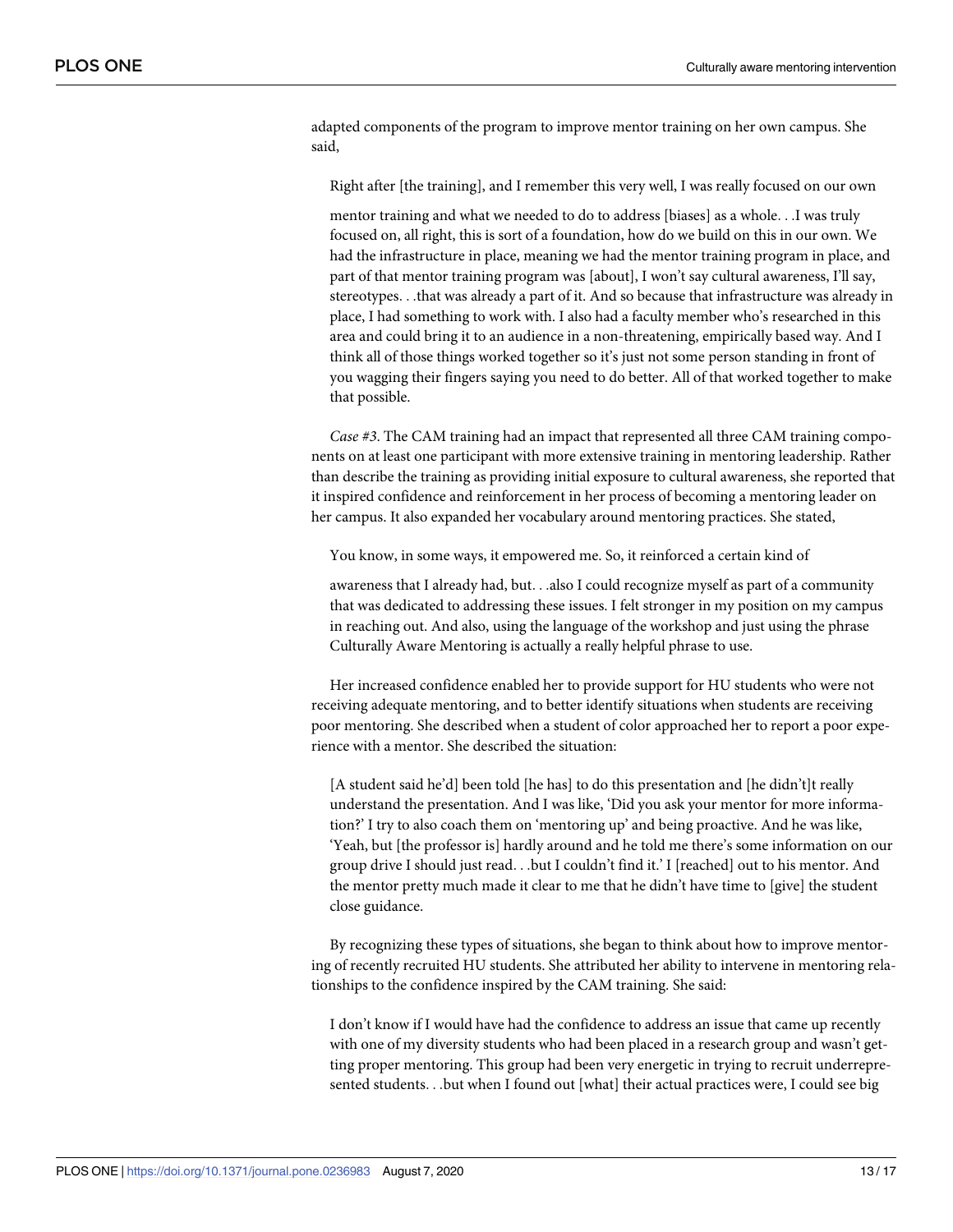flaws. And so, I was able to talk to the PI that ran that group. . .I was able to really engage him and talk about this question of, 'What kind of a culture do you see yourself creating?' And to talk about being culturally aware in terms of what are the specific cultures of our students, of their personal histories, or their family culture, or their [identity] in terms of race or ethnicity, and thinking about those cultures. . .to be able to frame things in terms of the culture of a working group or lab, and in talking about how that culture is or isn't inclusive.

Her intervention into her colleague's practices was fruitful. It spurred interest in a mentor training for his research department, and allowed them to leverage campus resources for mentoring training. She reported,

I did get the PI interested in doing a mentor training for his staff researchers and graduate students, and also to bring in our campus office of conflict resolution that does implicit bias training. And we're going to be scheduling that [in] the next month or so,.

Altogether, these examples represent the impact of CAM training on a diversity of participants ranging from the skeptical and novice to the experienced and converted, and from those who are working directly with trainees to those who are working on institutional efforts to advance effective mentoring.

## **Discussion**

The goal of this paper was to describe the impact of CAM training on participants 18–24 months after training. Interviews with participants showed that the curricular design was effective in drawing out open, honest self-reflection about cultural diversity and deep, empathic learning between participants [\[5](#page-15-0)]. Participants also reported the positive impact of trust that was built when the facilitators demonstrated their skills to deliver the content effectively and with clear command of the program materials. The combination of curriculum design and trust in expert facilitators resulted in a lasting experience for many of these participants. Further, this combination facilitated participant introspection, which was effective in prompting participants to examine their own beliefs and behaviors around racial and ethnic diversity in their mentoring relationships and in their institutions. Introspection, which participants often reflected on as "vulnerability," allowed trainees to consider their interactions with peers and to think through and ultimately act on new insights. The interpersonal aspect of sharing these insights within a community promoted the intrapersonal and behavioral changes captured in the data. Our data confirmed that introspection and awareness of cultural differences are an essential first-step in encouraging faculty behavioral change to promote inclusion and belonging in STEM research training contexts.

Our findings revealed that the CAM training impacted a wide variety of participants. Some were new to mentor training and early in their academic careers. Others were very much "in the trenches" and working directly with students and administrators responsible for institutional mentoring programming. Some self-identified as majority white, and others as from historically underrepresented groups. Though the impacts of the training were different across groups, participants with varied levels of experience and access benefited from the training in profound ways.

Remarkably, our interviews provided ample evidence that CAM training promotes behavioral change not only in mentoring, but also in participants' relationships with colleagues and administrators. Multiple respondents reported making additional efforts with colleagues to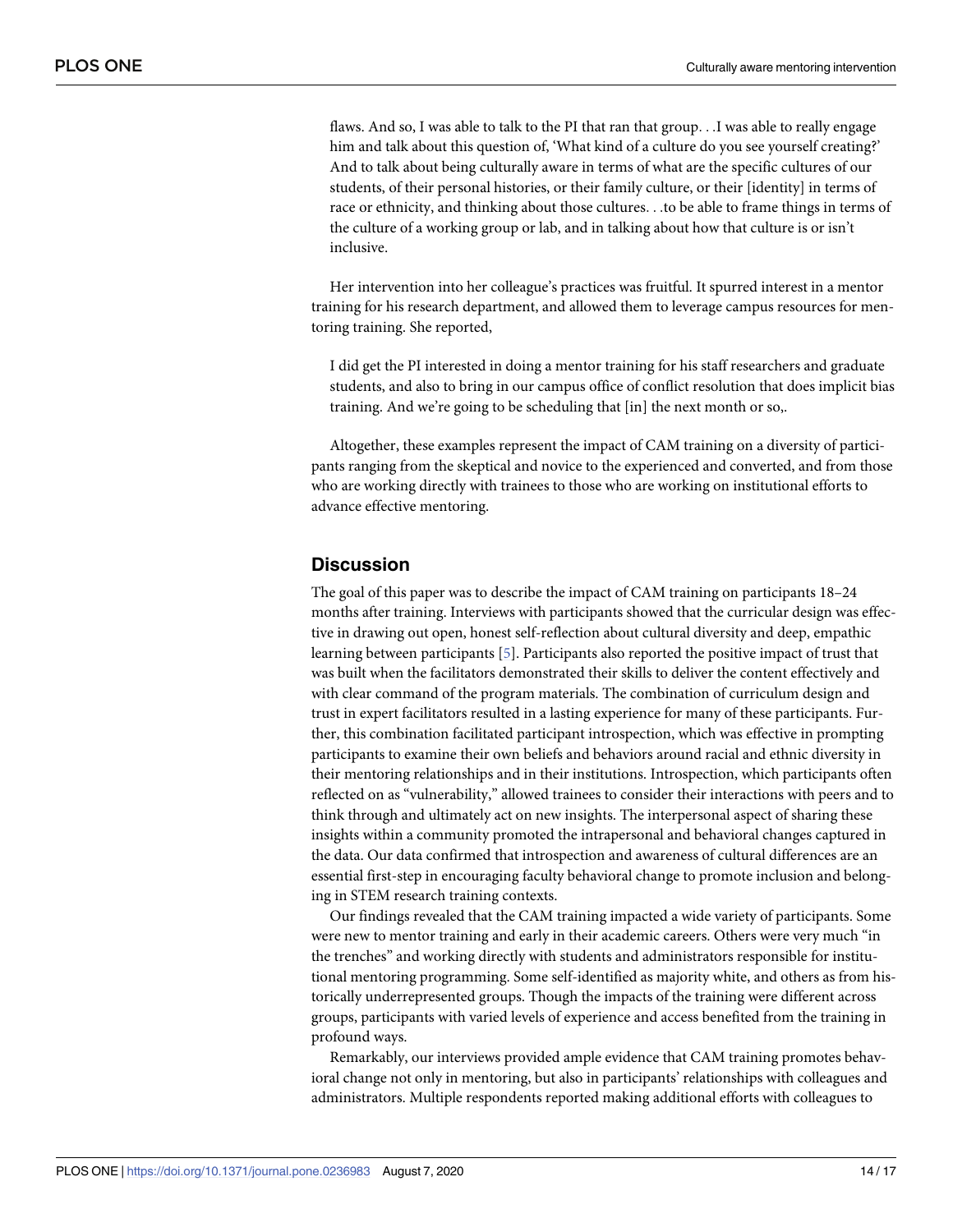<span id="page-14-0"></span>promote mentor training in their institutions, with some reporting heightened confidence to intervene with faculty peers who were not providing good mentoring to HU students. This latter point is particularly notable given the importance of addressing inclusion for all students, something that mentors are well-positioned to do but may not regularly think to do. Our data suggest that CAM training can lead to lasting changes in the beliefs and behaviors of faculty and administrators related to cultural awareness in their own mentoring with students as well as their attention to mentoring efforts at the institutional level in their home campuses.

The results of our interview data from CAM participants make clear that mentor training targeted to cultural awareness through the entry point of personal cultural self-awareness and introspection, coupled with sharing these insights in community, can be effective in prompting changes. Our findings are consistent with neuroscience research by numerous scholars [\[18\]](#page-16-0). that self-awareness is the key life skill upon which other life skills like self-mastery and social skills essential to successful human interactions are based. Siegel [[19](#page-16-0)] summarized neuroscience discoveries illustrating that self-reflection and personal insights stimulate the same circuits in the brain that create well-being and underlie compassion and sympathy. In alignment with this observation, participants' cultural self-awareness facilitated through the CAM training may increase their ability to have empathy toward their HU students and their attention to cultural dynamics in their mentoring relationships. Our results are promising and provide a foundation for future investigation. For example, a future CAM study could help identify, with greater confidence, what factors in CAM training, either individually or in combination, account for the observed changes in participants' beliefs and behaviors toward culturally aware mentoring. This type of investigation would allow for testing hypotheses and models of predictive relationships among theoretical constructs that explain the mechanisms through which the CAM training curriculum has its effect on participants and their mentoring practices.

The CAM training is one model for promoting more effective mentoring practices and more attention to institutional mentoring efforts by faculty members and administrators who are responsive to efforts to diversify and inclusion of the STEM workforce. The future academic and career success of HU trainees will likely be improved by senior faculty and administrators who are equipped to facilitate their talent development through culturally aware mentoring.

#### **Limitations**

Our interpretation of CAM's long-term impact is limited by the high percentage (67.5%) of training participants who were not interviewed for this study. The lack of response could indicate lack of remembering or interest, being too busy, or they may not have been deeply impacted by the training. Additionally, those who participated in this study may have been motivated to respond because they had positive updates to share. Therefore, it is important to note the potential non-response bias that may be informing our findings. Further, we did not analyze the data by demographic subgroups, given the small sample size that would preclude drawing inferences from the data in this way.

#### **Future directions**

With the benefit of future funding, the CAM team and investigators will conduct a national study with targeted dissemination of CAM training to investigate its effectiveness in a variety of graduate research training contexts, as well as the degree of effect achieved with variations of the original training design.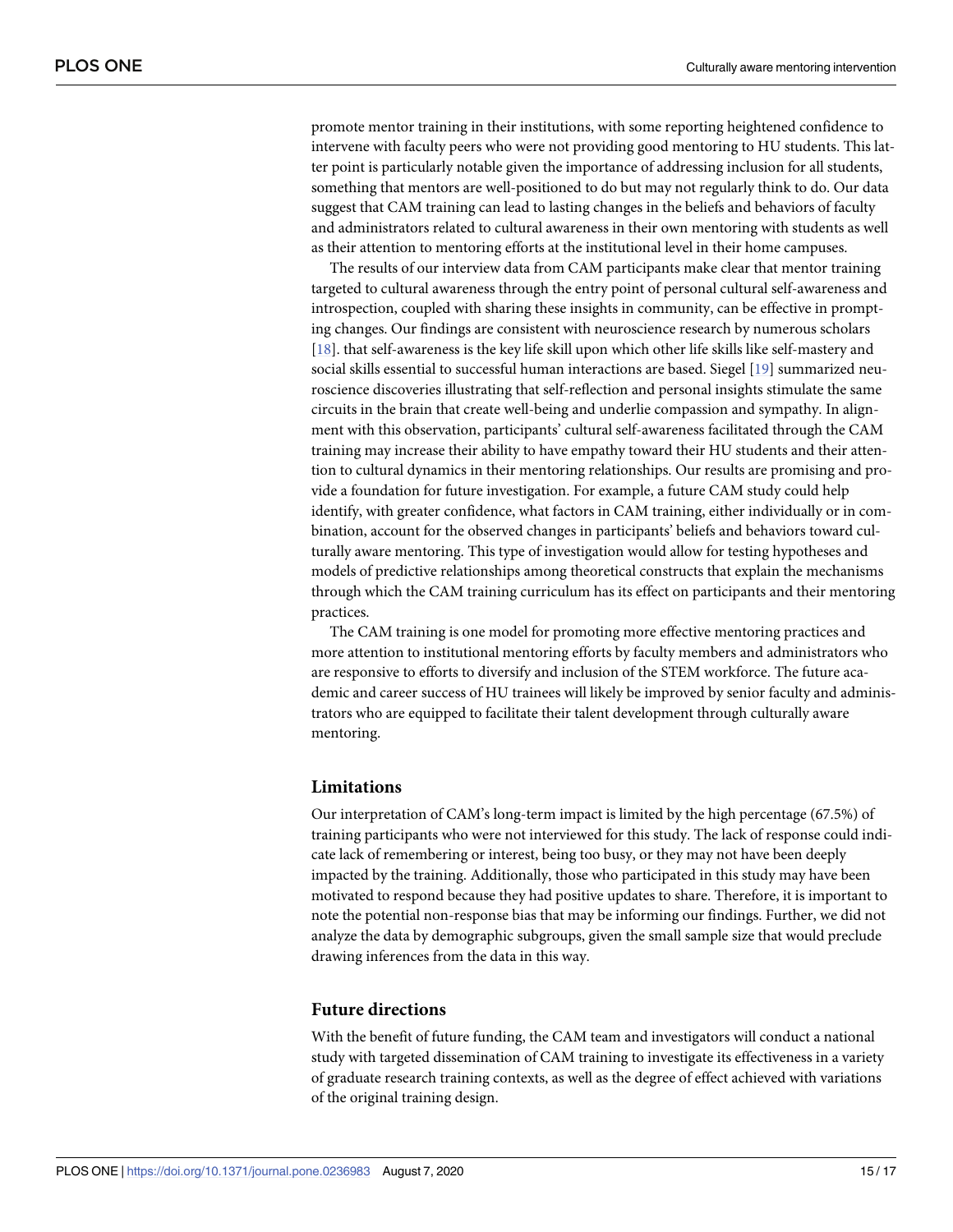## <span id="page-15-0"></span>**Supporting information**

**S1 [Appendix](http://www.plosone.org/article/fetchSingleRepresentation.action?uri=info:doi/10.1371/journal.pone.0236983.s001).** (DOCX)

## **Acknowledgments**

The authors would like to acknowledge Carrie Saetermoe at the California State University, Northridge and Amanda Butz at the University of Wisconsin-Madison for their contribution in developing the interview protocol and Nancy Thayer-Hart for her contribution to data collection.

## **Author Contributions**

**Conceptualization:** Veronica Y. Womack, Sandra C. Quinn, Stephen B. Thomas, Richard McGee, Angela Byars-Winston.

**Data curation:** Veronica Y. Womack, Stephanie C. House.

- **Formal analysis:** Veronica Y. Womack, Christine V. Wood, Stephanie C. House, Richard McGee.
- **Funding acquisition:** Angela Byars-Winston.
- **Methodology:** Veronica Y. Womack, Sandra C. Quinn, Richard McGee, Angela Byars-Winston.
- **Writing – original draft:** Veronica Y. Womack, Christine V. Wood, Stephanie C. House, Sandra C. Quinn, Richard McGee, Angela Byars-Winston.
- **Writing – review & editing:** Veronica Y. Womack, Christine V. Wood, Stephanie C. House, Sandra C. Quinn, Stephen B. Thomas, Richard McGee, Angela Byars-Winston.

#### **References**

- **[1](#page-1-0).** Sorkness CA, Pfund C, Ofili EO, Okuyemi KS, Vishwanatha JK, Zavala ME, et al. A new approach to mentoring for research careers: the National Research Mentoring Network. BMC Med. 2017; 11(Suppl 12):171–82.
- **[2](#page-1-0).** Valantine HA, Collins FS. National Institutes of Health addresses the science of diversity. P Natl Acad Sci. 2015; 112(40): 12240–42.
- **[3](#page-1-0).** Estrada M, Eroy-Reveles A, Ben-Zeev A, Baird T, Domingo C, Gómez CA, et al. Enabling full representation in science: the San Francisco BUILD project's agents of change affirm science skills, belonging and community. BMC Med. 2017; 11(12):57–67.
- **[4](#page-1-0).** Puritty C, Strickland LR, Alia E, Blonder B, Klein E, Kohl MT, et al. Without inclusion, diversity initiatives may not be enough. Science. 2017; 357(6356): 1101–2. <https://doi.org/10.1126/science.aai9054> PMID: [28912234](http://www.ncbi.nlm.nih.gov/pubmed/28912234)
- **[5](#page-1-0).** Byars-Winston A, Womack VY, Butz AR, McGee R, Quinn SC, Utzerath E, et al. Pilot study of an intervention to increase cultural awareness in research mentoring: Implications for diversifying the scientific workforce. Clin Transl Sci. 2018; 2(2):86–94.
- **[6](#page-1-0).** Anzaldu´a G. Borderlands/La Frontera: The New Mestiza. San Francisco: Aunt Lute Books, 2007.
- **[7](#page-1-0).** Sue DW, Arredondo P, McDavis RJ. Multicultural counseling competencies and standards: a call to the profession. J Couns Dev. 1992; 70:477–86.
- **[8](#page-1-0).** Collins PH. Black feminist thought: Knowledge, consciousness, and the politics of empowerment. New York: Routledge, 1999.
- **[9](#page-1-0).** Hall RL, Fine M. The stories we tell: The lives and friendship of two older Black lesbians. Psychol Women Quart. 2005; 29(2):177–87.